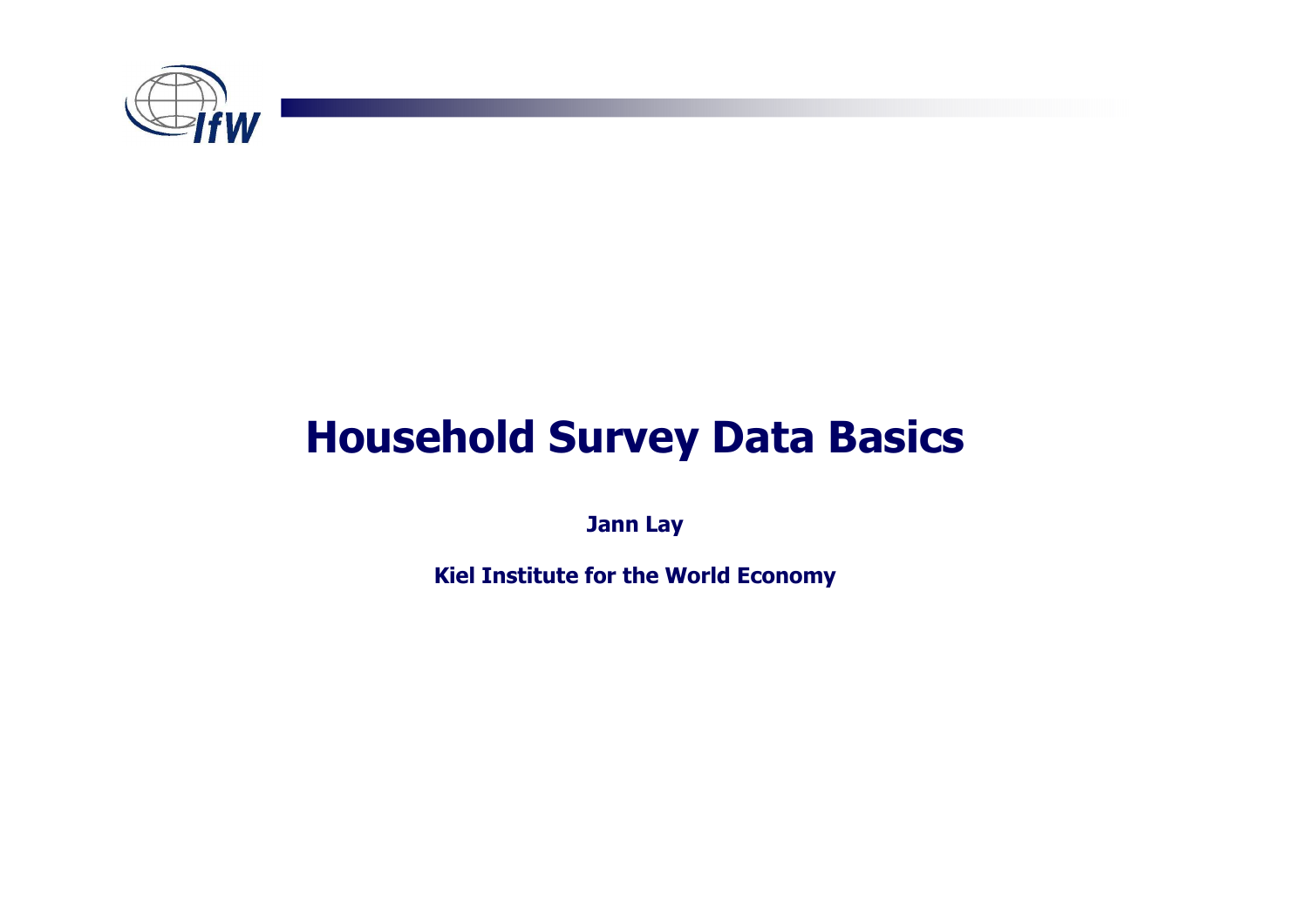

## **Overview**

- I.**Background**
- II. Household surveys
	- •Design
	- $\bullet$ **Content**
	- •**Quality**
	- $\bullet$ Availability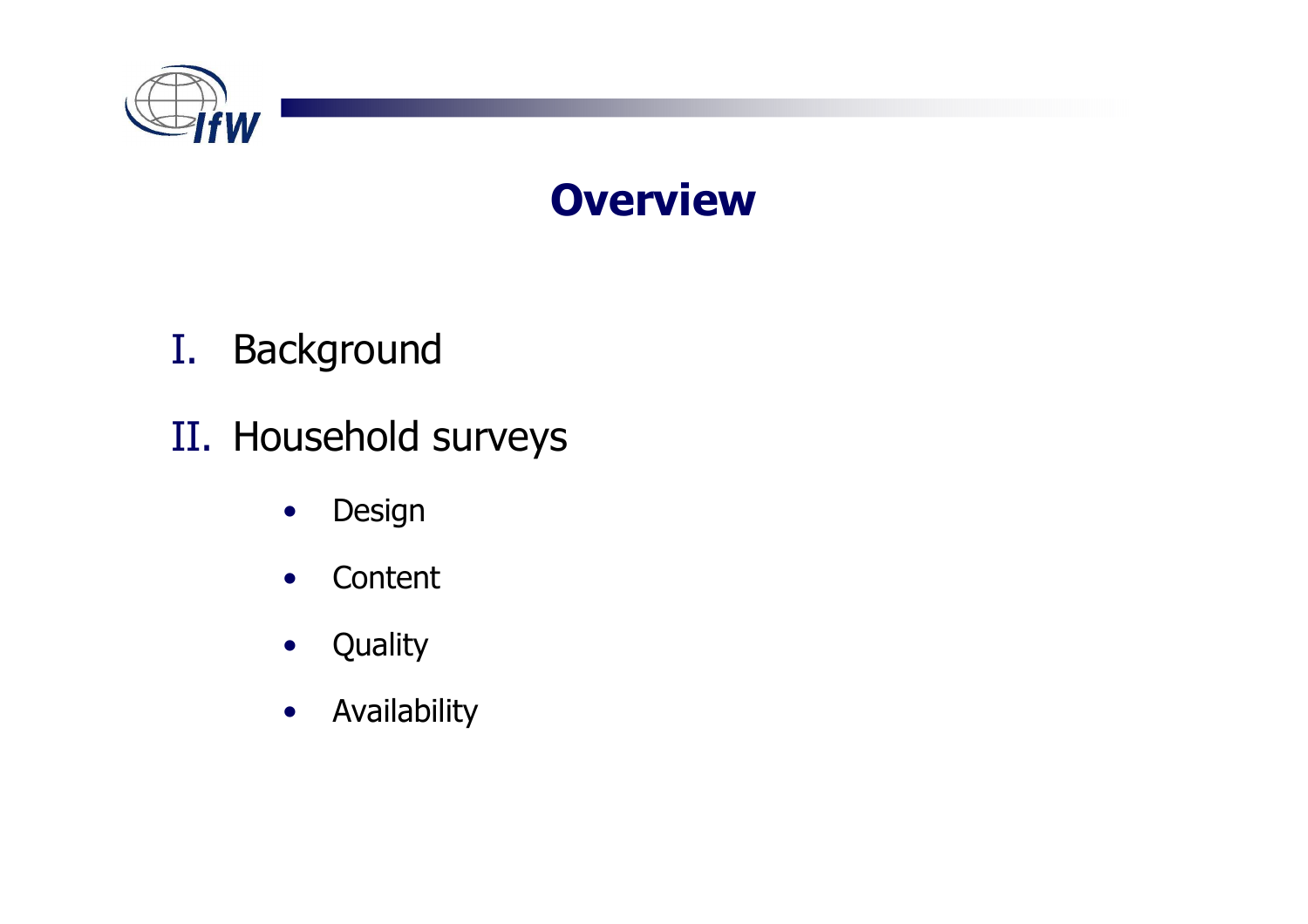

# I. Background

- • Not new, household survey data has been collected for some decades (India: Regular surveys since the 1940s)
- $\bullet$  However, until the 1990s:
	- -Questionable quality
	- - In many countries: changes in frequency of conducting surveys, changes in survey design etc.<br>No transparent access policies
	- No transparent access policies
	- -Analysis of large survey datasets cumbersome and expensive
- $\bullet$  In the 1990s, the collection, use, and analysis of household survey data change dramatically due to two factors

(1) Technical progress

(2) The Living Standards Measurement Study (LSMS) of the World Bank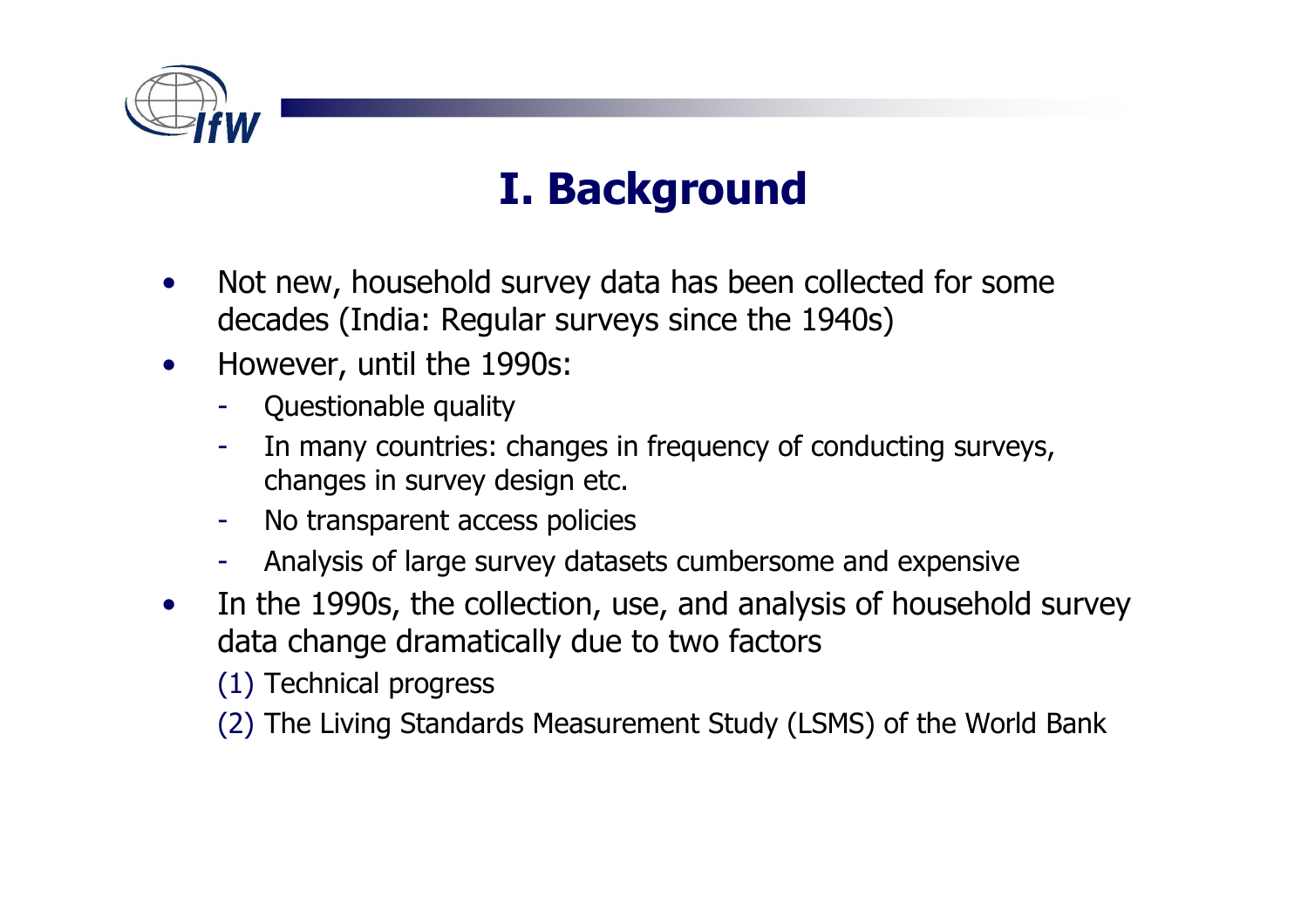

#### (1) Technical progress

- Collection (Use of Laptop computers in the field)
- Availability (More timely availability)
- Analysis

(2) LSMS

- - Original idea: datasets for poverty and distributional analysis comparable across countries
- - In light of theoretical developments regarding household behaviour (Schultz and Becker): Not only measure welfare, but understand determinants of welfare (and household behaviour)
- - Result: Comprehensive integrated surveys covering many important aspects of economic and domestic activity (today slight reversaltowards emphasis on measurement)
- - Since the mid-1980s a number of LSMS surveys have been carried out in many different countries (In Africa: Côte d'Ivoire, Ghana, Mauritania, Morocco, the Kagera region of Tanzania, South Africa)
- - LSMS experiences with important impact on design, collection of surveys, and access policies (Best-practices)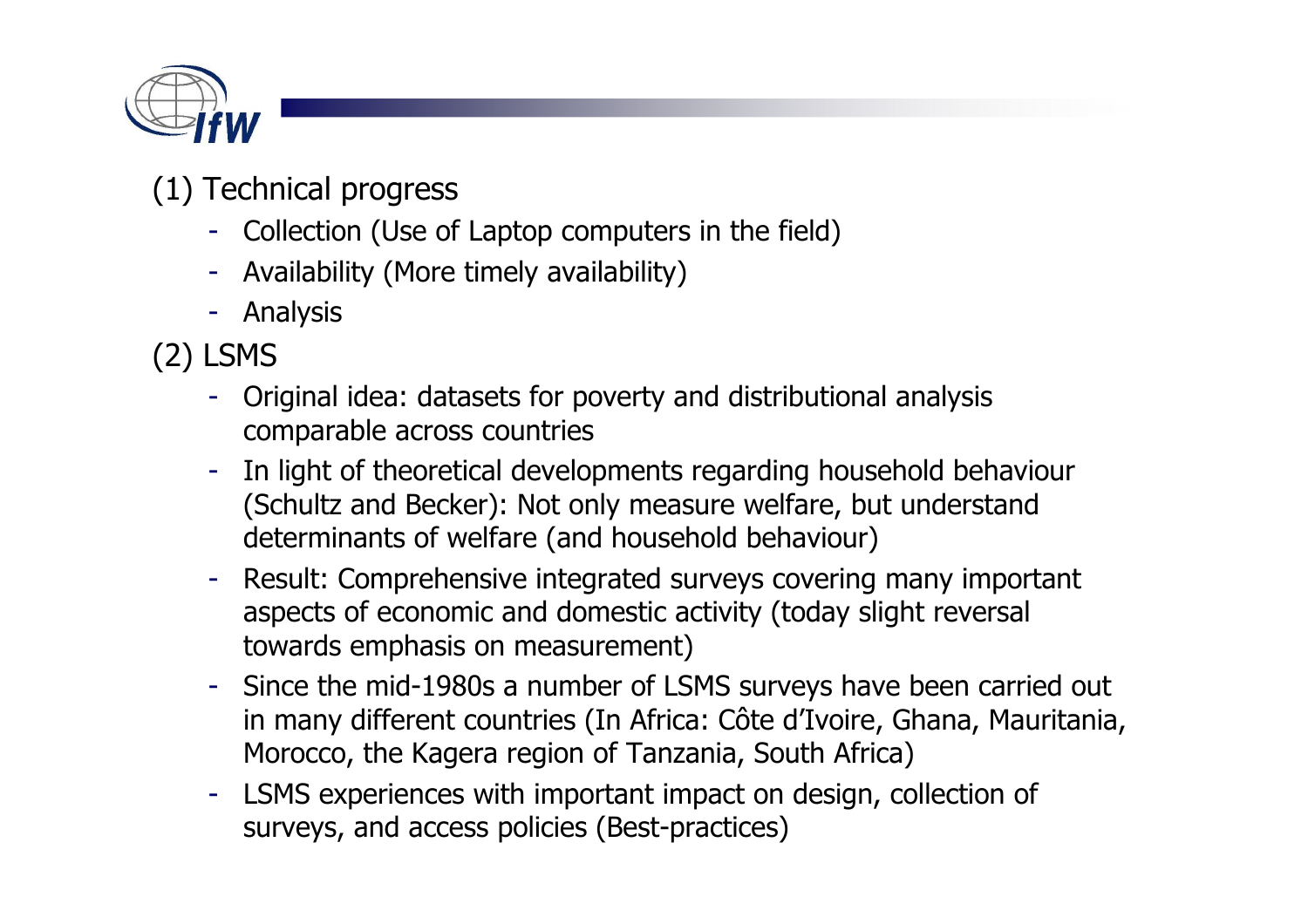

## II. Household surveys: Design, content, quality, and availability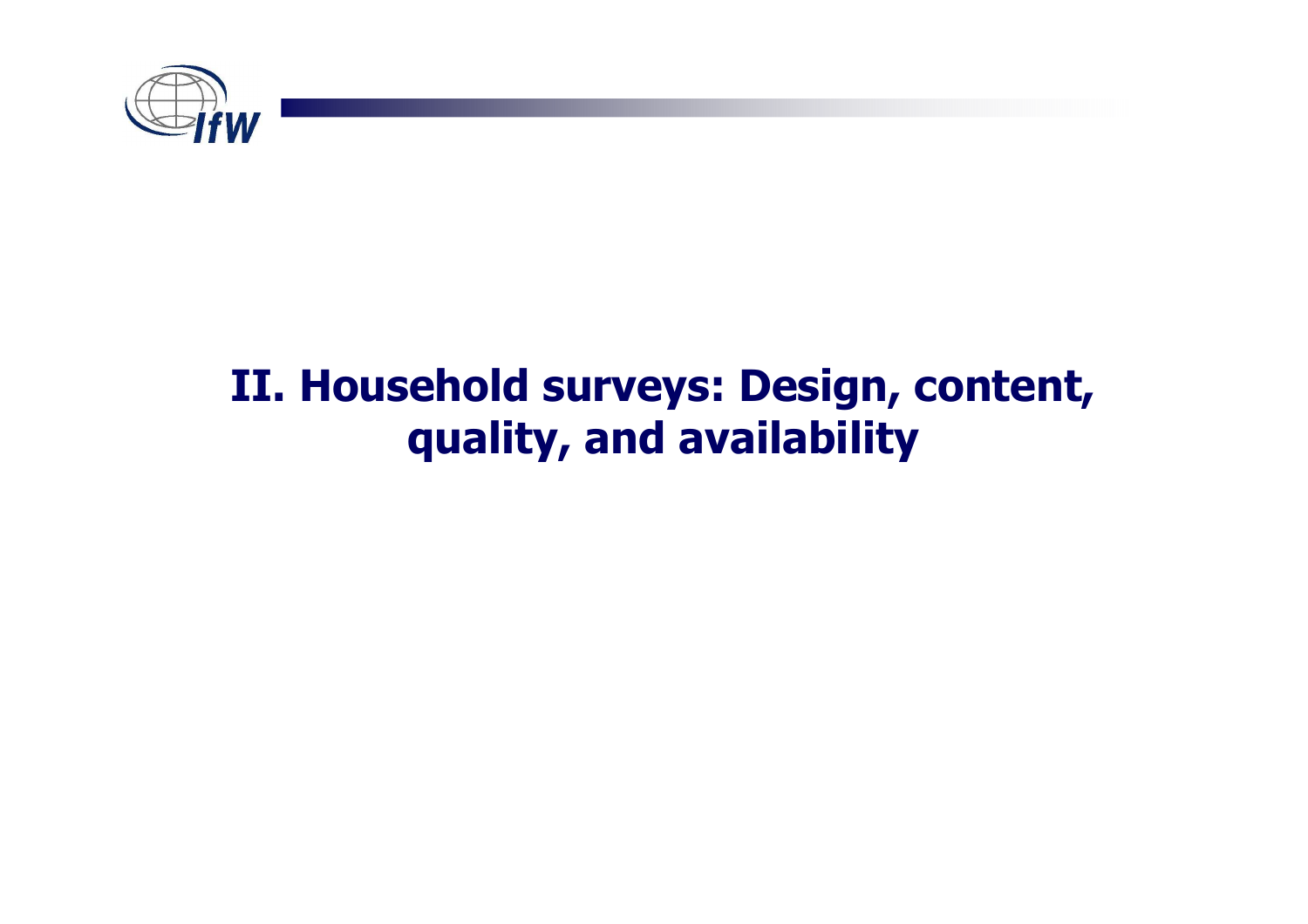

## Household Surveys: Design

- A typical household survey collects data on a national sample of households, randomly selected from a list of households (Census), although sometimes surveys are confined to particular regions
- Sample size varies typical: in a population of 20<br>• million individuals (4 million households) 50 000 million individuals (4 million households) 50 000 individuals (10 000 households) in the sample
- Common: three-stage sample design (1) Defining strata (e.g. urban-rural, districts)
	- (2) Selecting clusters or primary sampling units PSUs (e.g.<br>villages, blocks) villages, blocks)
	- (3) Selecting households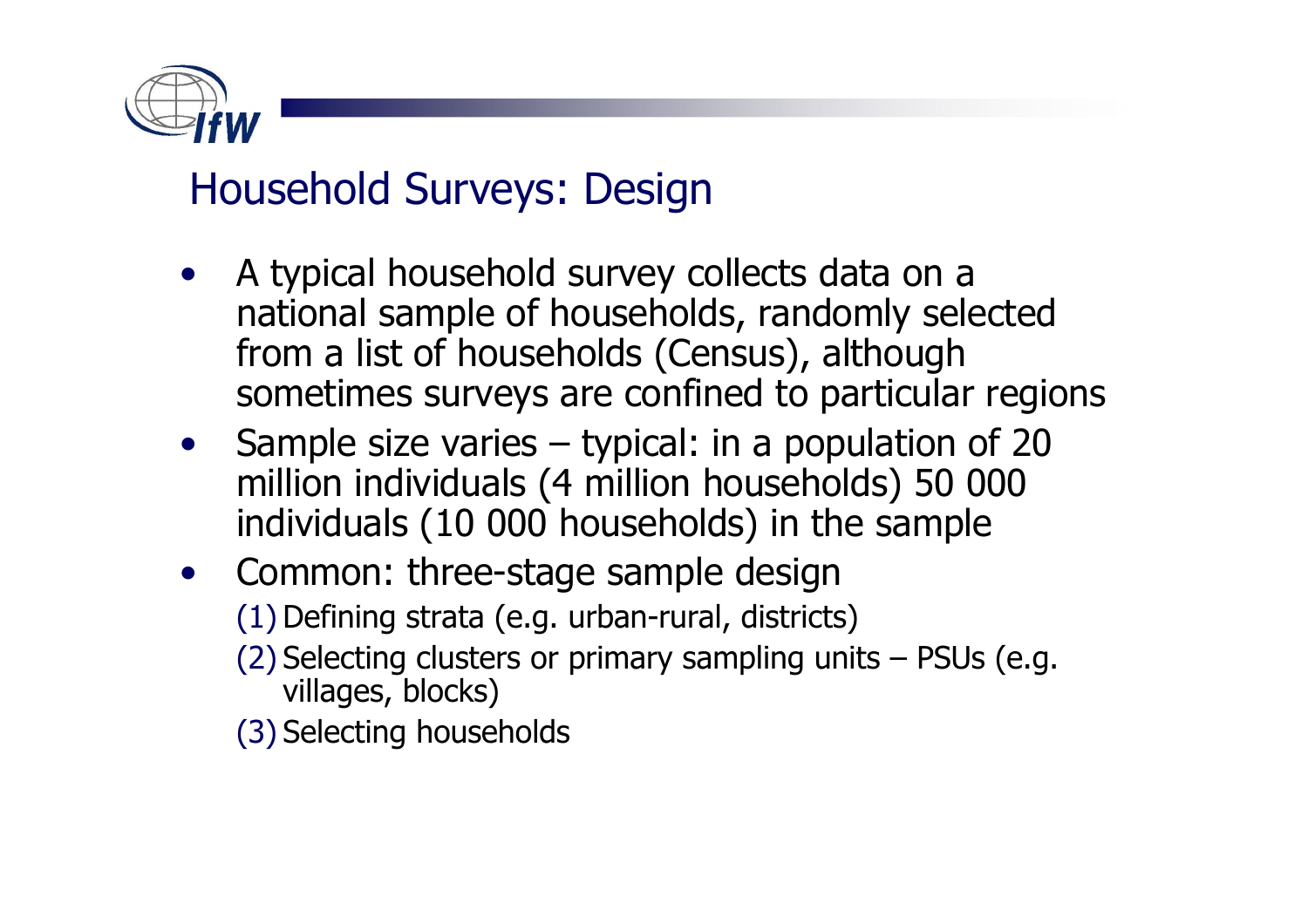

### Ad (1) Defining strata

- Usually, surveys are required to generate statistics at least by geographical area
- Stratification e.g. by geographical areas splits a single survey into multiple surveys and guarantees in advance that there will be enough observations for each area forestimations
- Statistical advantage: Stratification reduces the variance of estimates by using prior information
- Ad (2) Selecting clusters
	- Clustering reduces costs
	- Makes it worthwhile to collect village or communityinformation
	- Statistical disadvantage: Clustering increases the variance of estimates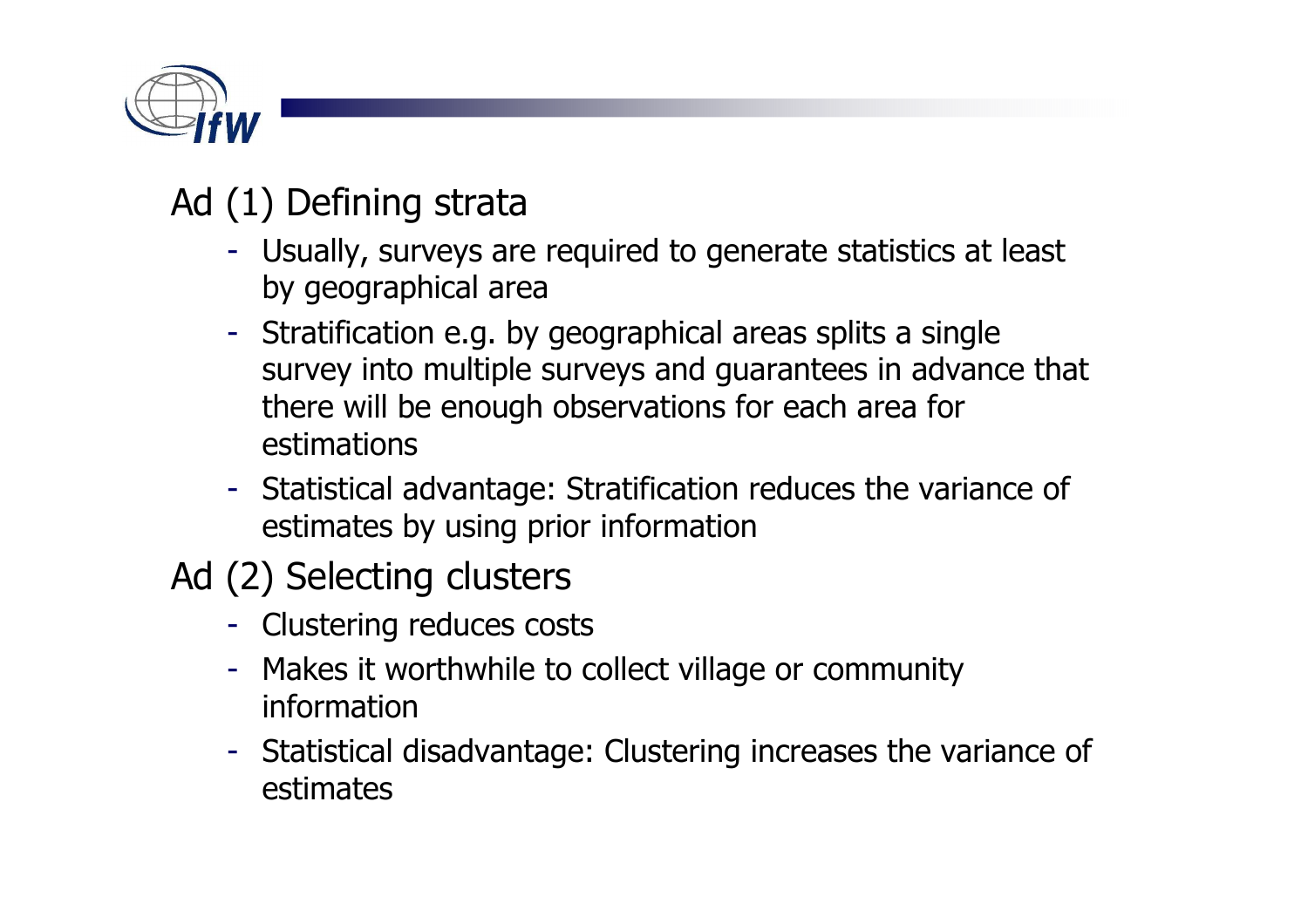

- • Weights and inflation factors:
	- Surveys can be stratified and clustered, and each household can still have the same probability to be selected into the sample
	- However, in reality probabilities of selection will differ due to -
		- Higher costs of selecting certain households (e.g. those in remote areas)
		- Higher likelihood of refusing the interview of certain households
		- Differential selection probabilities (If you want to estimate mean income in rural areas, rich households should be overrepresented to enhance precision!)
	- When selection probabilities differ, we need to undo the sample design and weight the observations according to the selection probability
		- The higher the selection probability, the lower the weight given to the household, or the household, or
		- The lower the selection probability, the more households does one observation represent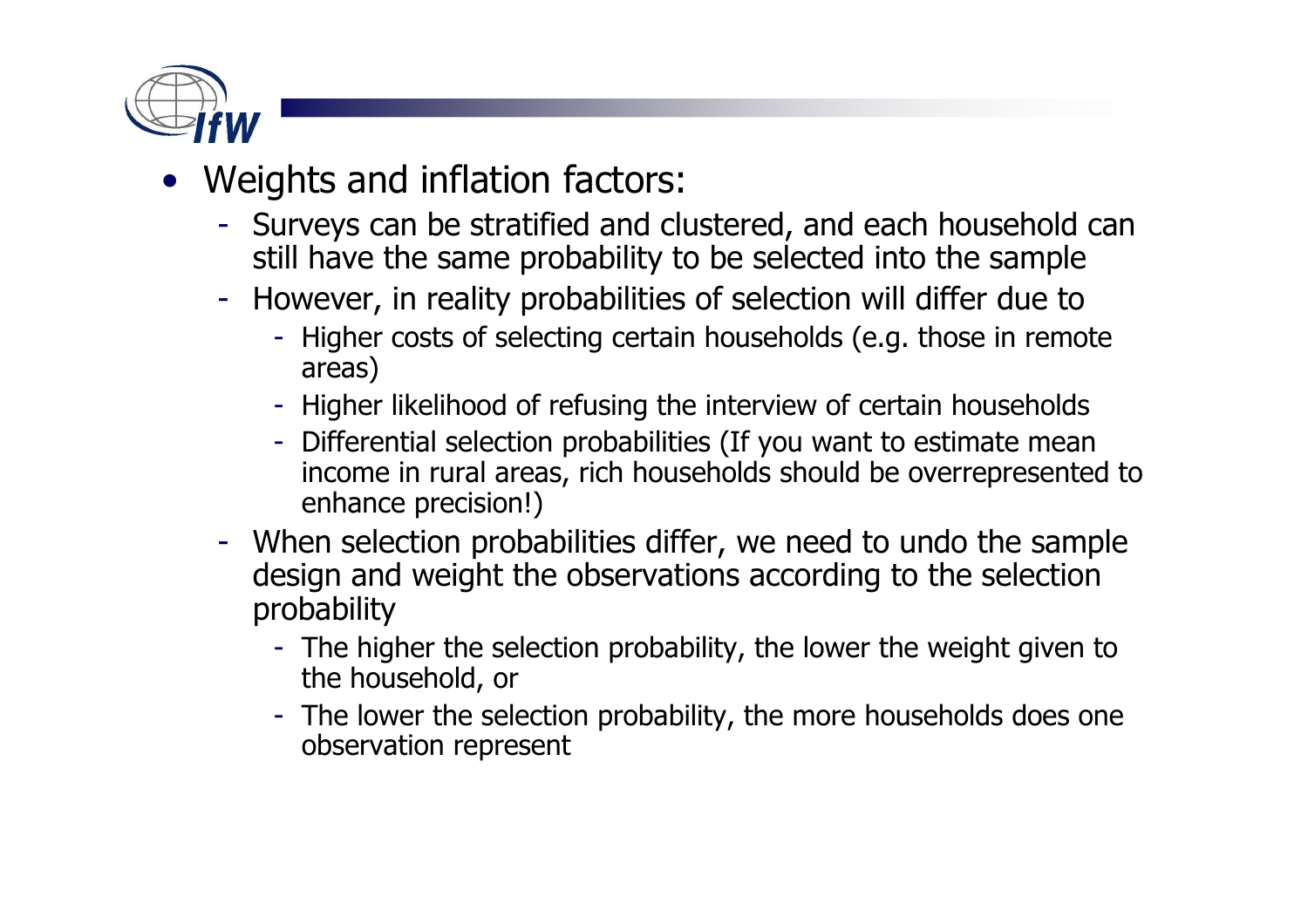

## Household Surveys: Content

- Data are gathered for all individuals in a household
- • Definition of household difficult
	- Living arrangements not constant across countries and across time (E.g. polyandry, each wife runs own household)
	- Households function as production and consumption units, the members of these two units are not necessarily the same
	- Household may form only temporarily in response to external conditions
	- - However, as every individual reports its affiliation to the household, the decision is with the analyst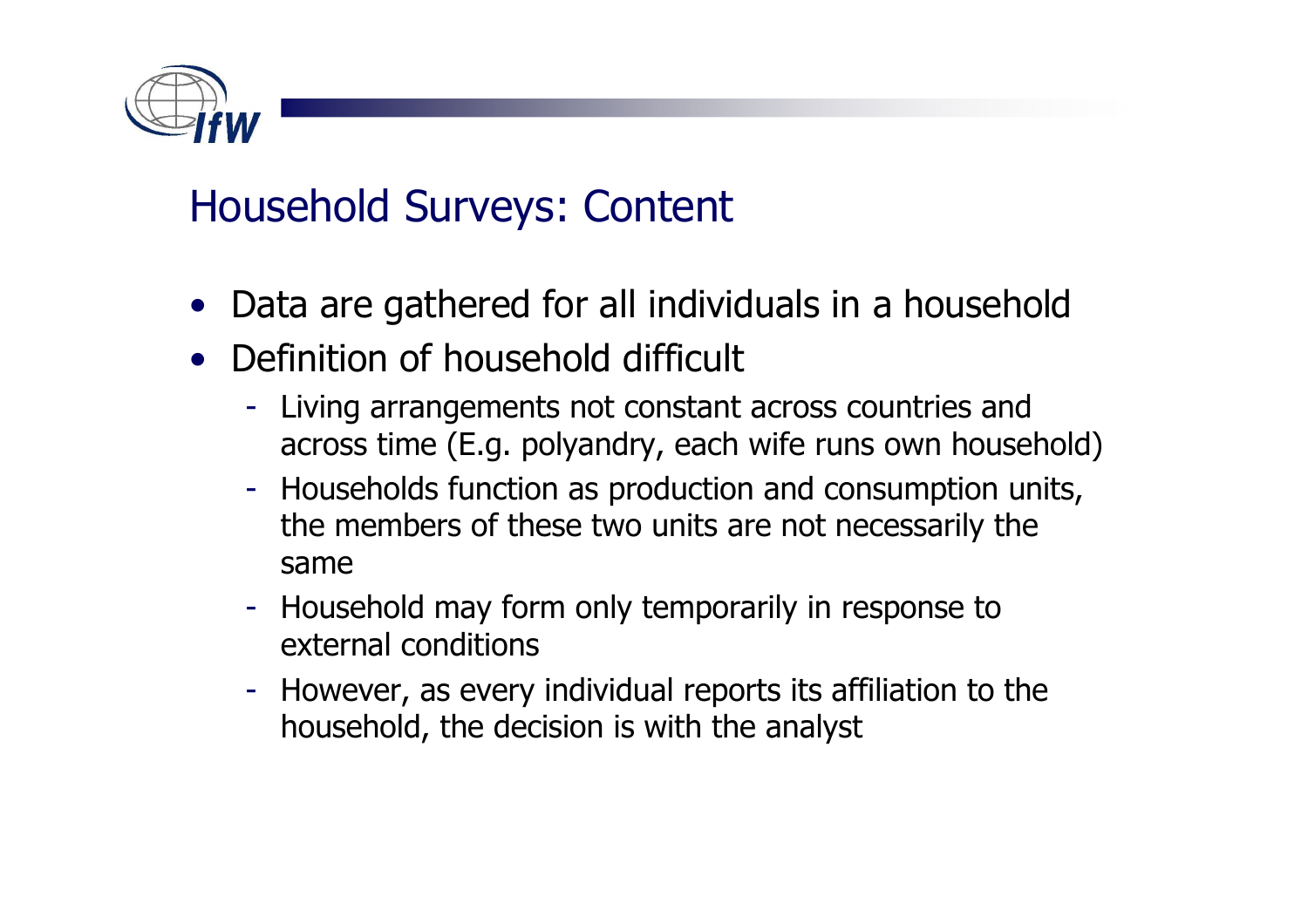

- There are different types of surveys with different focing a foci, e.g.
	- DHS (Demographic and Health Surveys)<br>Rudset (Evropditure) surveys
	- Budget (Expenditure) surveys
	- Labour force (Income and employment) surveys
	- Informal Sector surveys
	- Agriculture surveys
	- LSMS-type surveys
- E.g. Uganda has a LSMS-type survey with changing focus modules (agricultural sector module in 1999/2000, employment module in 2002/03)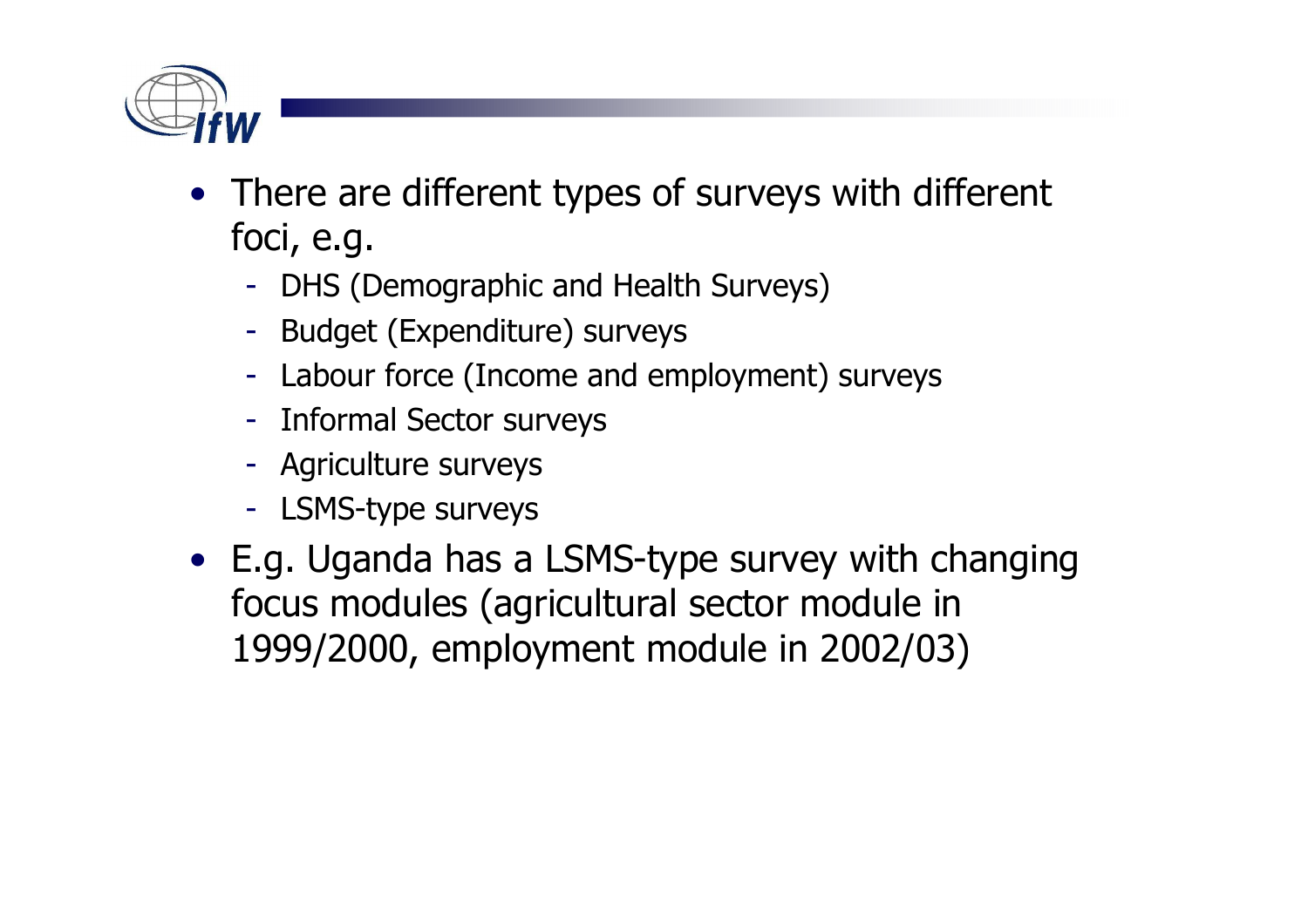

- • Examples of demanded information in an LSMS-type survey (here Ugandan survey from 1999/2000):
- (1) On the household level
	- Dwelling characteristics (e.g. building material, hygienic facilities, piped water, access to firewood etc.)
	- Expenditure
	- Shocks experienced by the household
	- Physical assets, loans
- $(2)$  On the individual level
	- Sex, age, marital status
	- Education, literacy, distance to school
	- Health, health care for women, anthroprometics, fertility
	- Migration
	- Activity status, sector, occupation<br>Cnosialised surveys have more
- $\bullet$ Specialised surveys have more detailed questions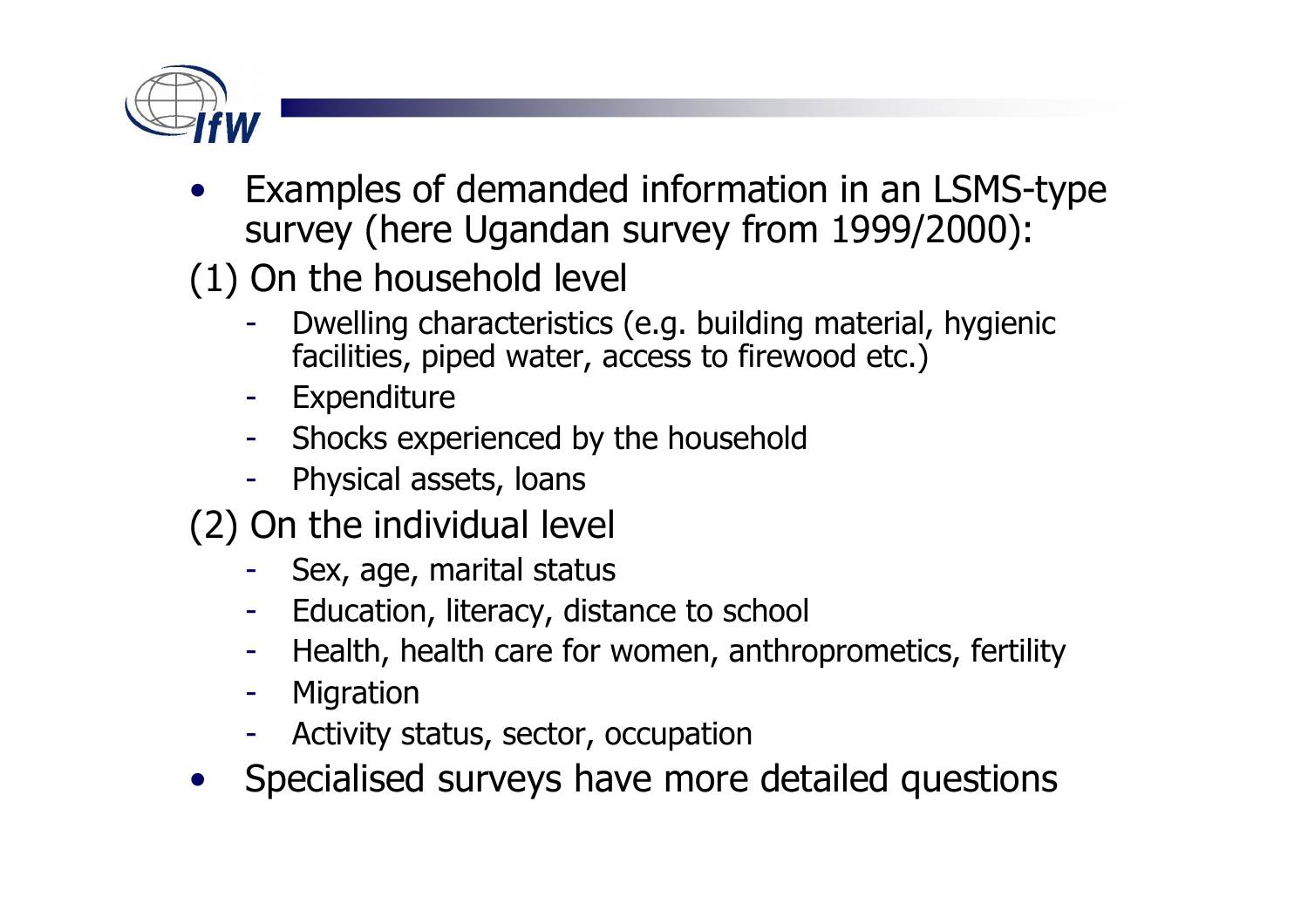

- Getting practical:
- (1) Example from the questionaire of the 1993 LSMS survey from South Africa
	- From http://www.worldbank.org/lsms/
	- -Dataset available on the web (for free)
	- Here: an exempt from the section on dwelling characteristics
- (2) How does the data look like in its ready-to-useformat?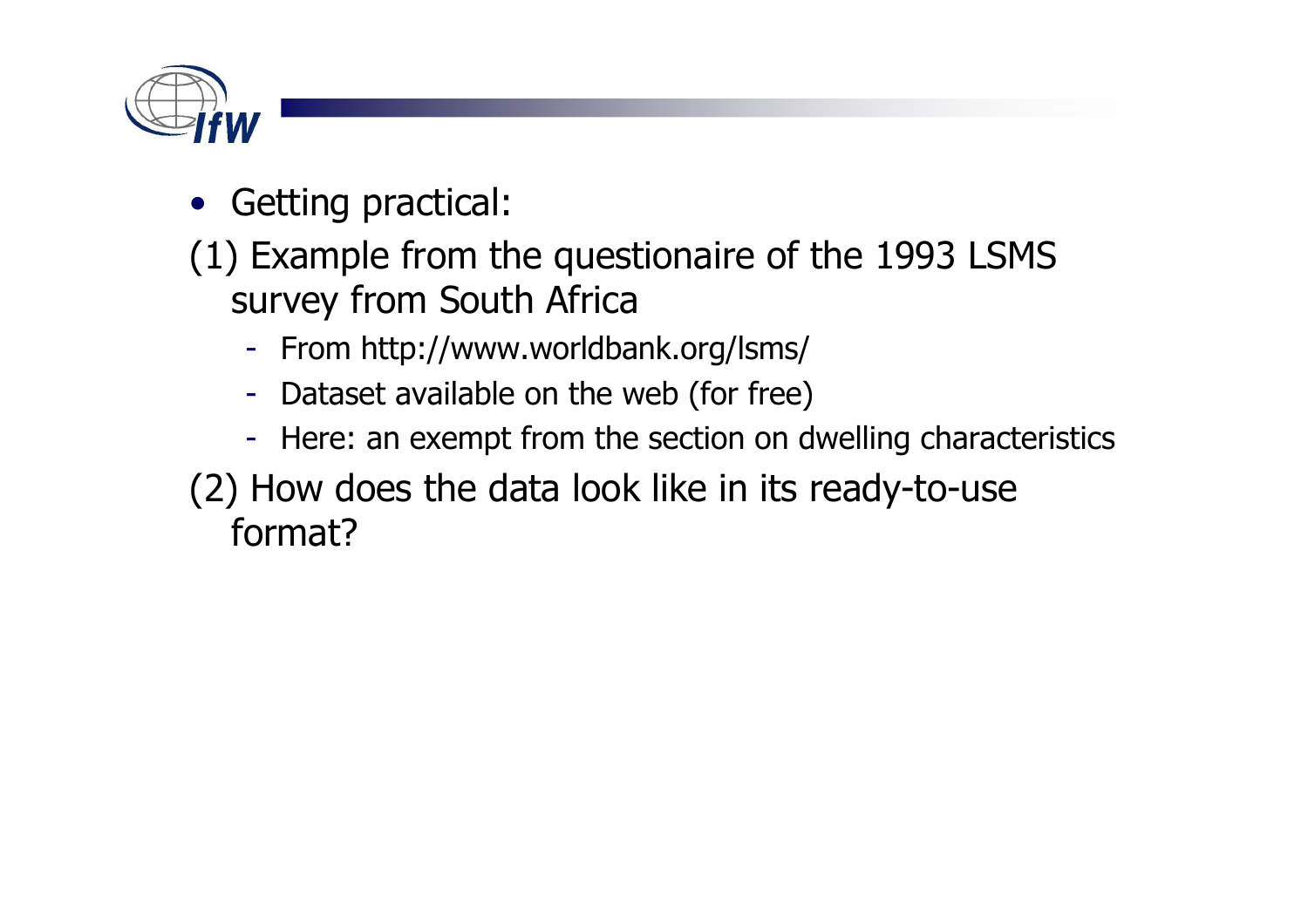

#### **Section 2: Household Services**

- Housing  $2.1$
- Type of dwelling?  $1.$

| : or awelling : |  |
|-----------------|--|
| Shack 01        |  |
|                 |  |
|                 |  |
|                 |  |
|                 |  |
|                 |  |
|                 |  |
|                 |  |
|                 |  |
|                 |  |

What are the main materials used for the roof, wall and floor? 2. Circle the appropriate codes. (Not more than 3)

|                    | 2a.   | 2b.   | 2c.                  |
|--------------------|-------|-------|----------------------|
|                    | Roof  | Walls | Floor Covering/Floor |
| <b>Bricks</b>      | -01   | $-01$ | -01                  |
| Cement block       | -02   | $-02$ | -02                  |
| Pre-fab            | $-03$ | $-03$ | $-03$                |
| Corrugated iron    | $-04$ | $-04$ | $-04$                |
| Wood               | -05   | -05   | -05                  |
| Plastic            | -06   | -06   | -06                  |
| Cardboard          | $-07$ | $-07$ | $-07$                |
| Mixture of mud and | -08   | $-08$ | $-08$                |
| cement             |       |       |                      |
| Wattle and daub    | -09   | $-09$ | -09                  |
| Tile               | $-10$ | $-10$ | -10                  |
| Carpet             |       |       | $-11$                |
| Linoleum           |       |       | -12                  |
| Mud                | $-13$ | $-13$ | $-13$                |
| Thatching          | -14   | $-14$ | $-14$                |
| Asbestos           | $-15$ | -15   | $-15$                |
| Other (Specify)    | $-16$ | $-16$ | $-16$                |
|                    |       |       |                      |
|                    |       |       |                      |

- $\overline{3}$ How many rooms does the dwelling have? (Exclude bathrooms, toilets & passages but include kitchens, lounges & dining rooms)
- $\overline{4}$ . How many rooms does the household occupy in this dwelling?
- $\overline{5}$ . Does the household own this dwelling?
	- $\rightarrow$  Go to Question 9
- If owned: Does the household have a bond or loan on this dwelling? 6.
	- $\rightarrow$  Go to Question 8
- If YES: How much is still owed on the bond or loan?  $\overline{7}$ .
	- $R \sim 1$
- $\overline{8}$ . If you sold this dwelling today, about how much do you think you could get for it? (i.e. how much would it cost to rebuild it today?)
	-
- 9a. Does the household have to pay rent to live here?

 $\rightarrow$  Go to Question 9c

- If YES: How much rent is the household supposed to pay in a month? 9b.
- If NO: Suppose you did have to pay rent to live here, how much do 9c. you think you would have to pay in a month?

 $R_{\perp}$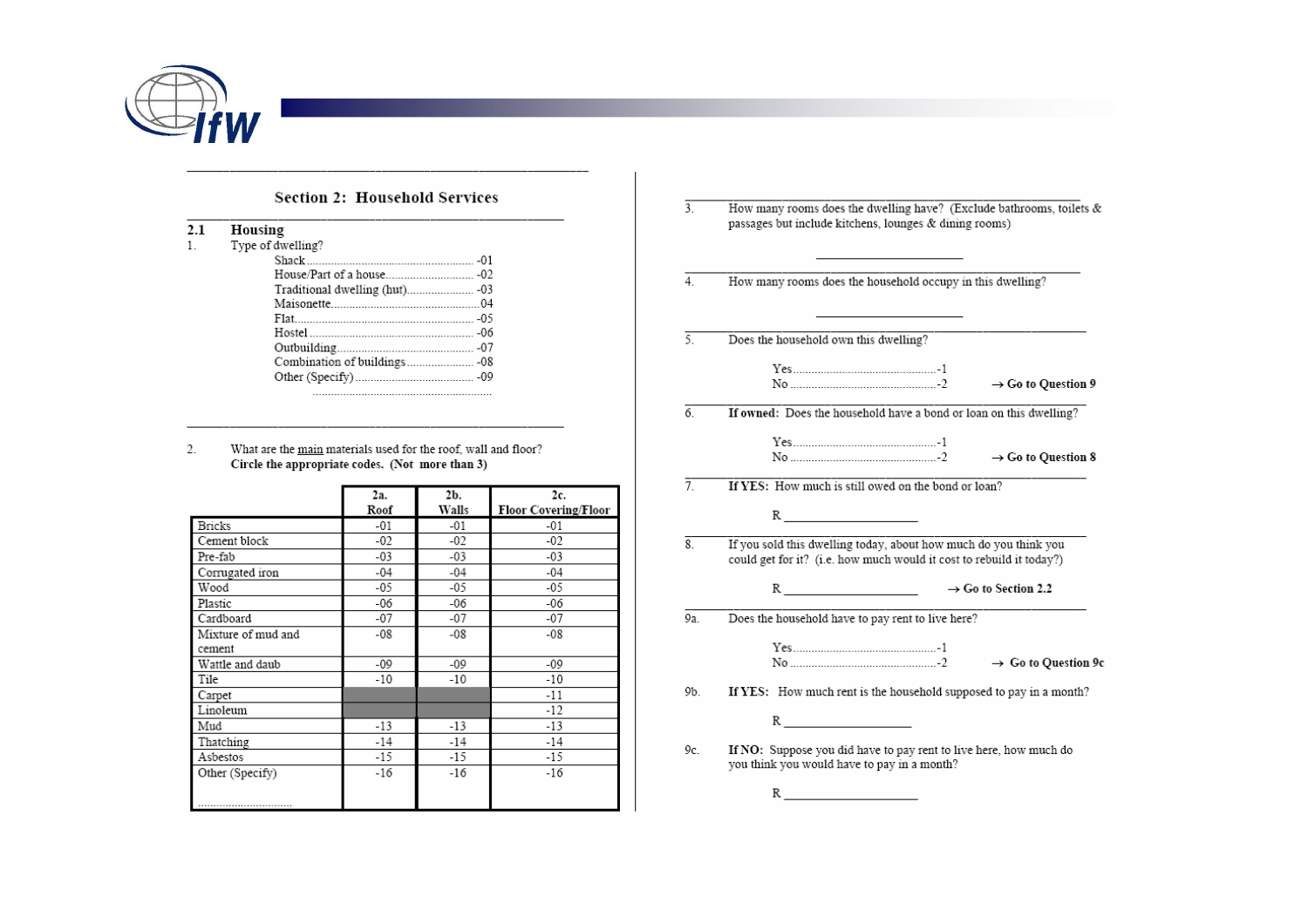

| <b>Stata Editor</b>       |               |             |         |      |                    |        |     |                       |  |  |
|---------------------------|---------------|-------------|---------|------|--------------------|--------|-----|-----------------------|--|--|
| Preserve                  | Restore       | Sort<br>KK. | >>      | Hide | Delete             |        |     |                       |  |  |
| hhid[135] = 1013100003207 |               |             |         |      |                    |        |     |                       |  |  |
|                           | hhid          | hhweight    | stratum | ea   | per <sub>001</sub> | sex    | age | edu                   |  |  |
| 135                       | 1013100003207 | 73          | 101     | 3    | household head     | male   | 43  | do                    |  |  |
| 136                       | 1013100003207 | 73          | 101     | 3    | spouse             | female | 34  | Completed P.7         |  |  |
| 137                       | 1013100003207 | 73          | 101     | 3    | child              | male   | 16  | Completed P.3         |  |  |
| 138                       | 1013100003207 | 73          | 101     | 3    | child              | female | 10  | Completed P.4         |  |  |
| 139                       | 1013100003207 | 73          | 101     | 3    | child              | female | 16  | Completed P.7         |  |  |
| 140                       | 1013100003207 | 73          | 101     | 3    | child              | female | 14  | Completed P.7         |  |  |
| 141                       | 1013100003207 | 73          | 101     | 3    | other relatives    | female | 4   | No schooling and no f |  |  |
| 142                       | 1013100003207 | 73          | 101     | 3    | other relatives    | female | 8   | Completed P.2         |  |  |
| 143                       | 1013100003207 | 73          | 101     | 3    | other relatives    | female | 19  | Completed S.2         |  |  |
| 144                       | 1013100003207 | 73          | 101     | 3    | other relatives    | female | 17  | Completed S.2         |  |  |
| 145                       | 1013100003208 | 73          | 101     | 3    | household head     | male   | 26  | Completed P.4         |  |  |
| 146                       | 1013100003208 | 73          | 101     | 3    | spouse             | female | 21  | Completed P.6         |  |  |
| 147                       | 1013100003208 | 73          | 101     | 3    | child              | male   | 2   | No schooling and no f |  |  |
| 148                       | 1013100003208 | 73          | 101     | 3    | child              | male   | 5.  | No schooling and no f |  |  |
| 149                       | 1013100014101 | 59          | 101     | 14   | household head     | male   | 46  | Completed P.4         |  |  |
| 150                       | 1013100014102 | 59          | 101     | 14   | household head     | female | 68  | No schooling and no f |  |  |
| 151                       | 1013100014102 | 59          | 101     | 14   | other relatives    | male   | 10  | Some schooling but no |  |  |
| 152                       | 1013100014102 | 59          | 101     | 14   | other relatives    | male   | 9   | Some schooling but no |  |  |
| 153                       | 1013100014102 | 59          | 101     | 14   | other relatives    | female | 5.  | Some schooling but no |  |  |
| 154                       | 1013100014102 | 59          | 101     | 14   | other relatives    | female | 9   | Completed P.1         |  |  |
| 155                       | 1013100014102 | 59          | 101     | 14   | other relatives    | male   | 14  | Completed P.6         |  |  |
| 156                       | 1013100014102 | 59          | 101     | 14   | other relatives    | male   | 17  | Completed S.2         |  |  |
| 157                       | 1013100014102 | 59          | 101     | 14   | other relatives    | female | 20  | Completed S.4         |  |  |
| 158                       | 1013100014103 | 59          | 101     | 14   | household head     | male   | 26  | Completed P.7         |  |  |
| 159                       | 1013100014103 | 59          | 101     | 14   | spouse             | female | 25  | Completed P.6         |  |  |
| 160                       | 1013100014103 | 59          | 101     | 14   | child              | female | 0   | No schooling and no f |  |  |
| 161                       | 1013100014103 | 59          | 101     | 14   | child              | male   | 6   | No schooling and no f |  |  |
| 162                       | 1013100014103 | 59          | 101     | 14   | child              | female | 3   | No schooling and no f |  |  |
| 163                       | 1013100014103 | 59          | 101     | 14   | other relatives    | female | 8   | Completed P.2         |  |  |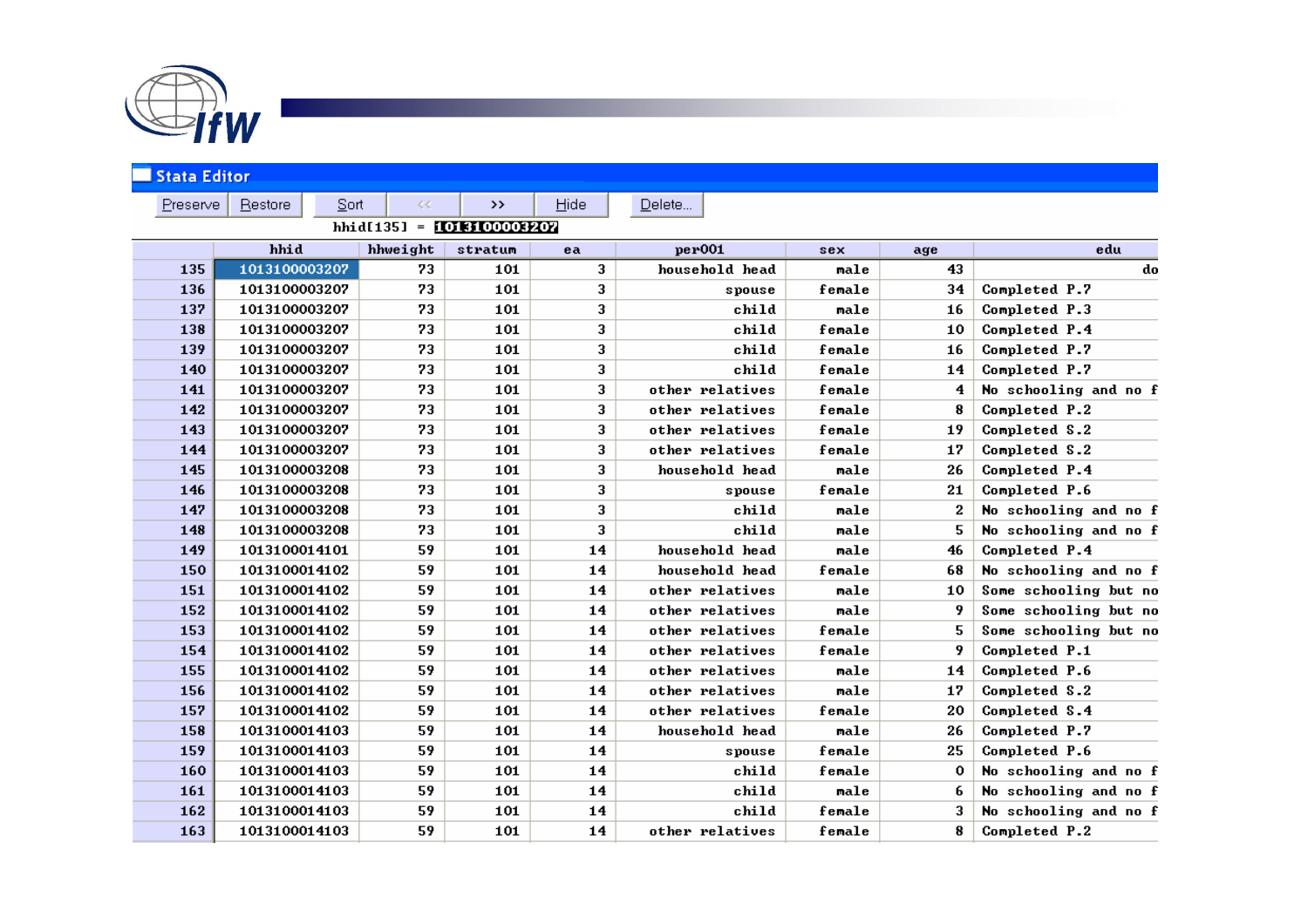

## Household Surveys: Quality

- • Overall, the quality of surveys has improved and continues to improve
- •problems remain, some of which are hard to tackle
- •Two types of errors:
- (1) Sampling errors
	- Arise due to looking at a sample only, and not the entire population
	- Decrease with sample size (though not proportionally)
	- Can be reduced by adequate sample plan and accounted for by using weights (remember stratification and clusters!)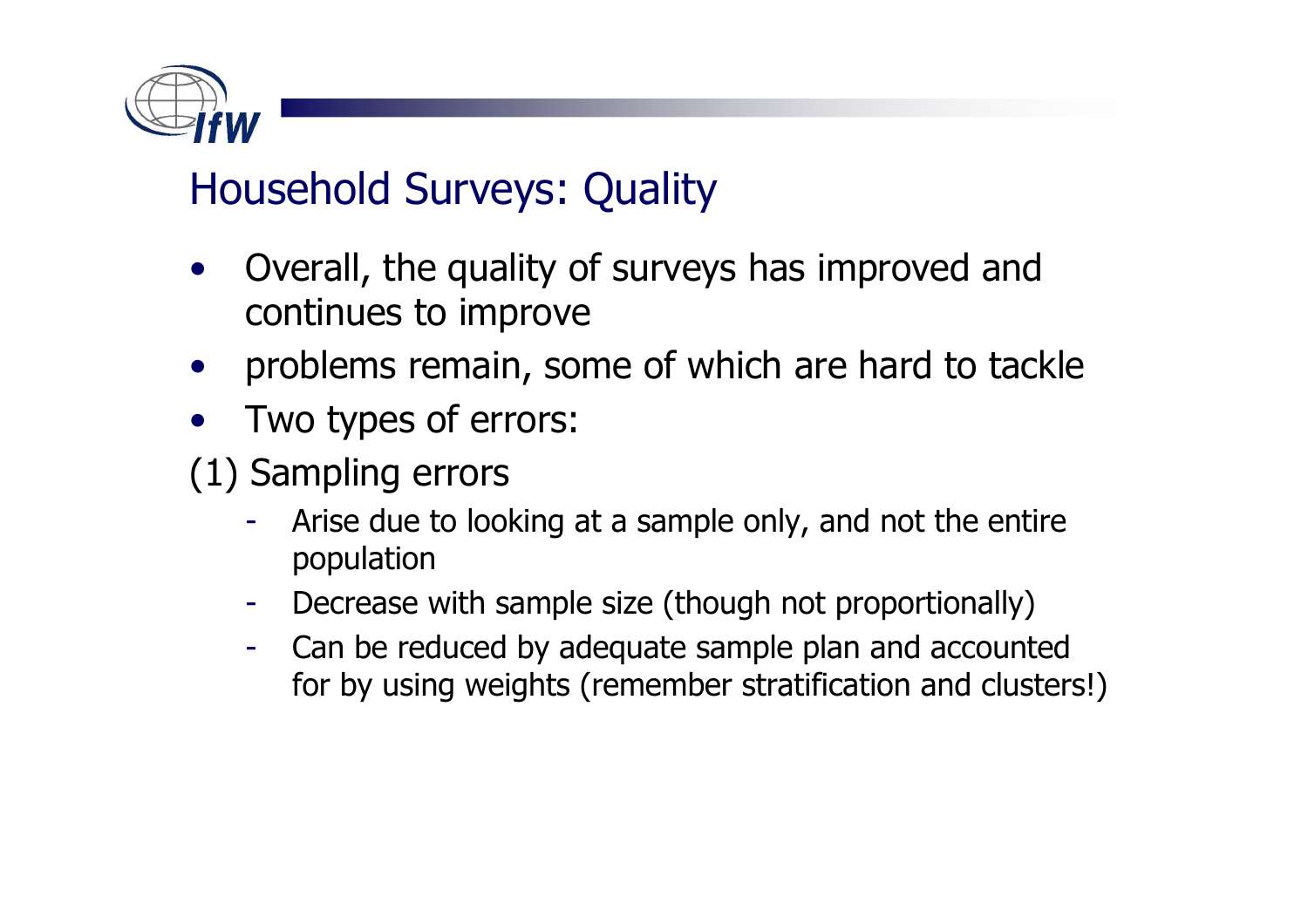

## (2) Measurement (non-sampling) errors

- Random errors (are not a problem as they tend to cancel out with increasing sample size)
- In contrast, all the following errors are systematic
- Coverage errors (e.g. interviewers miss households), faulty frame
- Errors related to questionaire design (e.g. difficult questions)<br>and data collection (e.g. interviewer hias) and data collection (e.g. interviewer bias)
- Respondent bias (e.g. sensitive topics , recall bias, incentivesto understate or overstate)
- Processing mistakes
- More problems and possible sources of error arise when the data are analysed and derivative variables, for example household consumption, are calculated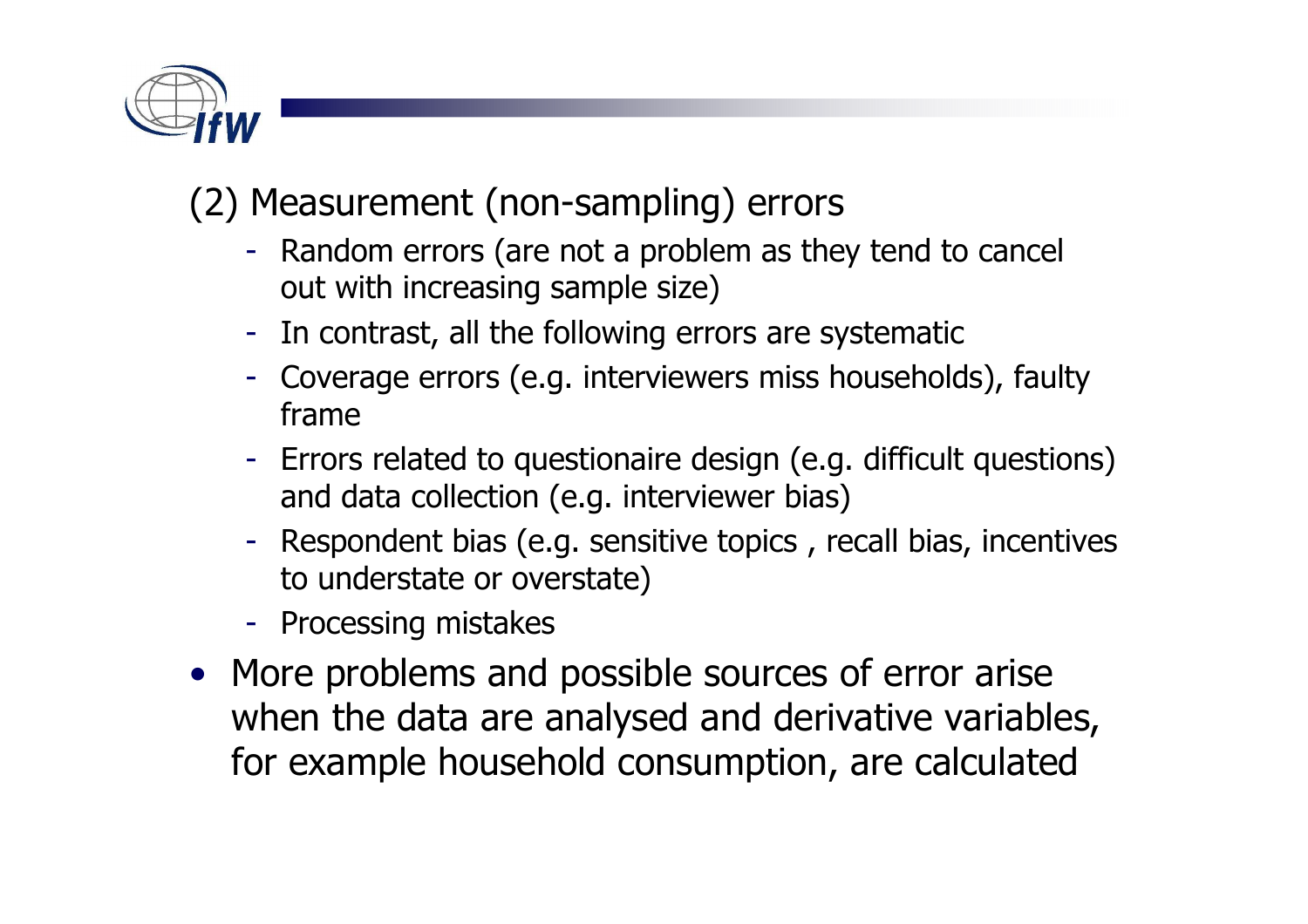

- Calculating a consumption aggregate from raw data on
	- purchased goods
	- goods consumed from home produce
	- freely available goods
	- (for each single good you have the quantity and the price for purchased goods)
- A flavour of the difficulties:
	- Which prices do you assign to home produce and goods available for free for some and not for others (e.g. firewood)?
	- What is the value of a TV, a sofa, a washing machine?
	- Serious underreporting of tobacco and alcohol consumption
	- The degree of disaggregation of goods consumed may influence the results (How much did you spend on food? vs. How much did you spend on rice, potatoes, matoke, pork meat, beef, fish, etc.?)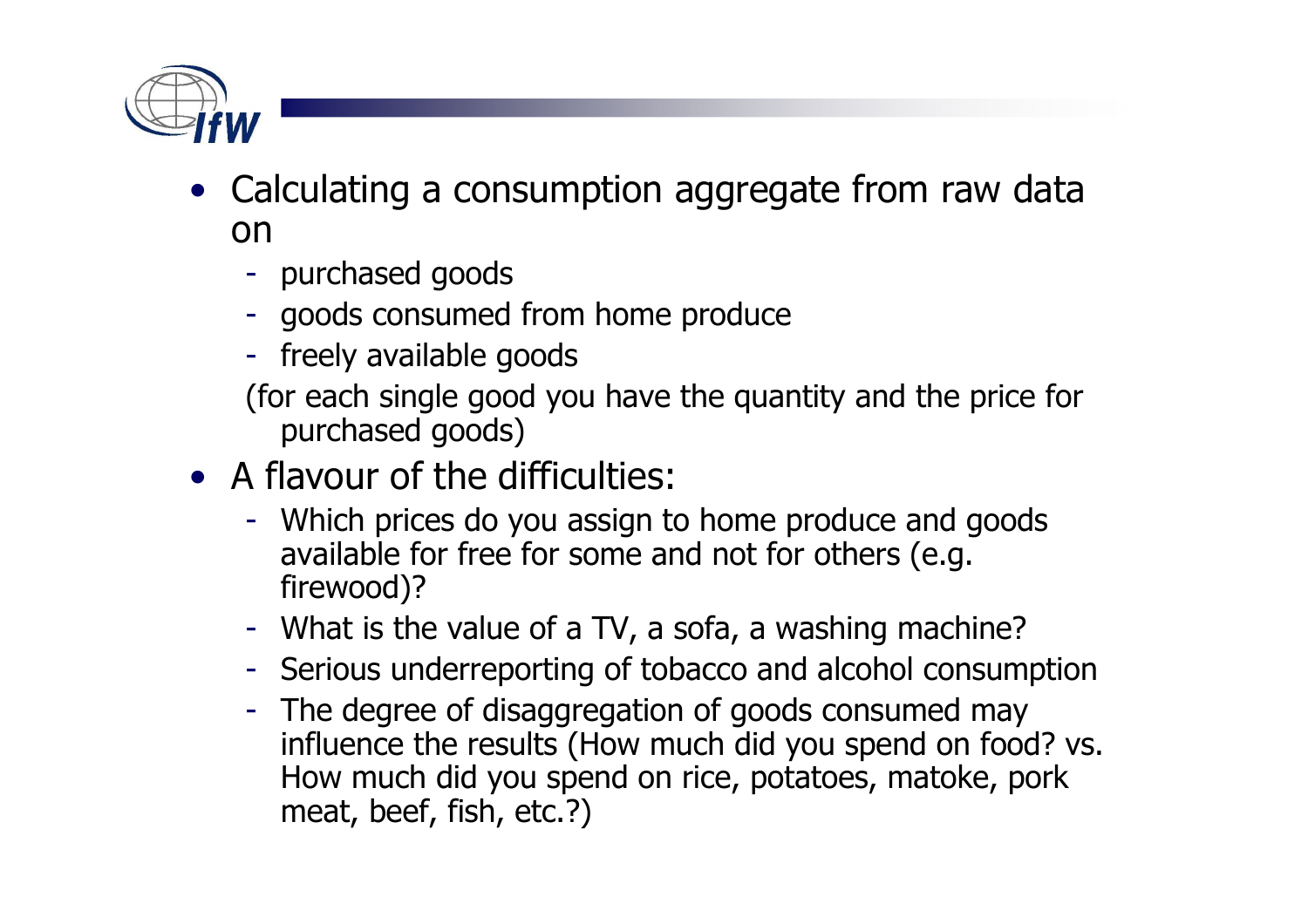

## Household Surveys: Availability

- Availability and accessibility has improved dramatically in recent years
- Some LSMS surveys can even be downloaded from the World Bank's LSMS page
- The World Bank has launched the Africa Household Survey Databank at

http://www4.worldbank.org/afr/poverty/databank/default.cfm